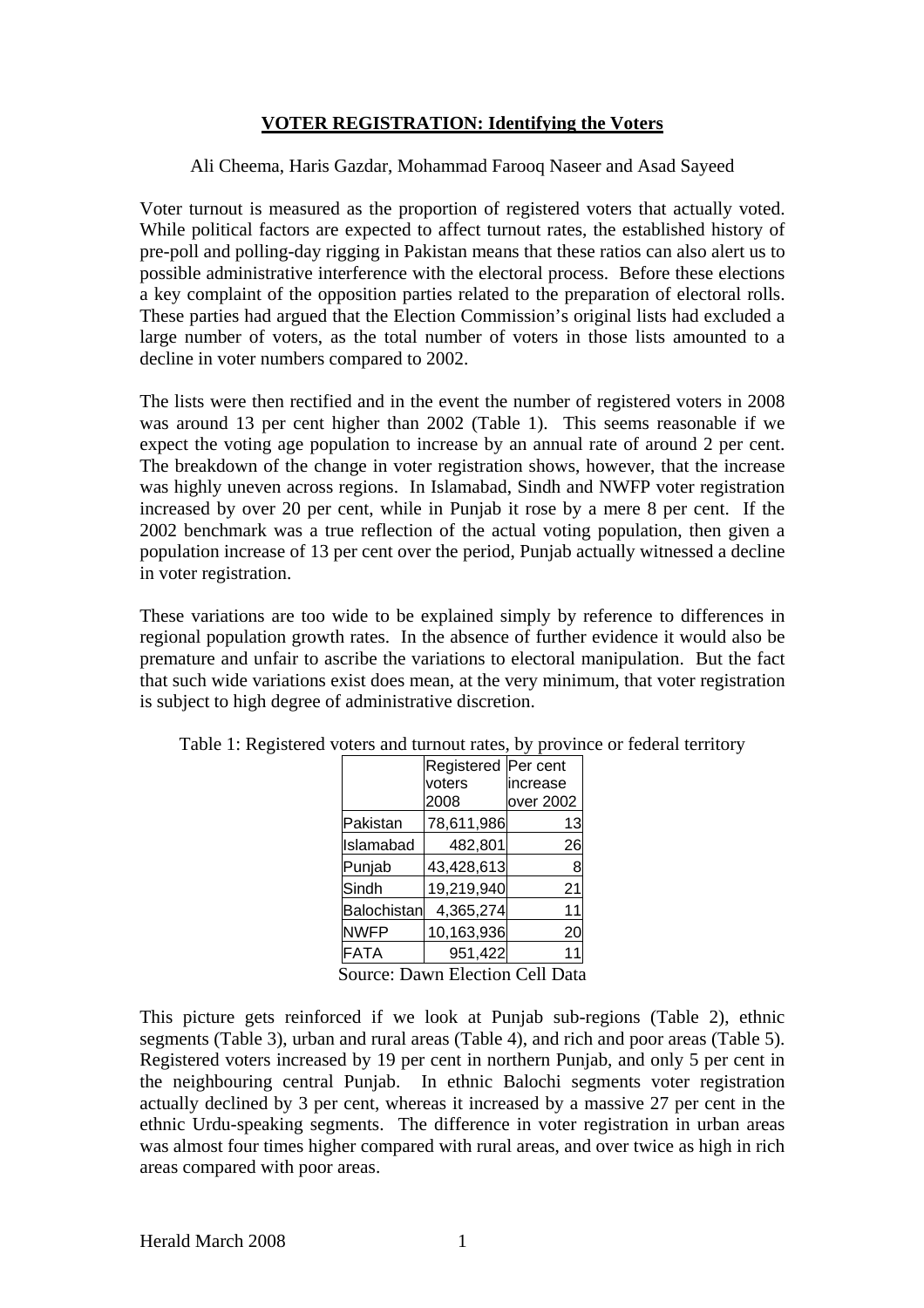|        | Registered Per cent |           |
|--------|---------------------|-----------|
|        | voters              | increase  |
|        | 2008                | over 2002 |
| North  | 4,862,905           | 19        |
| Centre | 23,959,600          |           |
| South  | 14,606,108          |           |
|        |                     |           |

Table 2: Registered voters and turnout rates, Punjab regions

Source: Dawn Election Cell Data

Table 3: Registered voters and turnout rates, Ethnic segments

|                          | Registered<br>voters<br>2008 | Per cent<br>increase<br>over 2002 |
|--------------------------|------------------------------|-----------------------------------|
| Punjabi                  | 31,031,733                   |                                   |
| Sindhi                   | 10,981,254                   |                                   |
| Pushto                   | 9,353,203                    | 21                                |
| Saraiki                  | 5,630,374                    | 12                                |
| Balochi                  | 1,687,819                    | -3                                |
| Urdu                     | 1,581,685                    | 27                                |
|                          |                              |                                   |
| <b>Others</b>            | 2,356,550                    | 17                                |
| Heterogeneous 15,989,368 |                              |                                   |

Table 4: Registered Voters and Turnout Rates, by Rural-Urban Area

|                | Registered   Per cent |           |  |
|----------------|-----------------------|-----------|--|
|                | voters                | increase  |  |
|                | 2008                  | over 2002 |  |
| Rural          | 37,494,856            |           |  |
| Mixed          | 19,864,931            | 11        |  |
| Urban          | 21,252,199            | 26        |  |
| Journ Elgation |                       |           |  |

Source: Dawn Election Cell Data

Table 5: Registered Voters and Turnout Rates, by Regional Wealth Rankings

|                | Registered Per cent |           |  |
|----------------|---------------------|-----------|--|
|                | voters              | lincrease |  |
|                | 2008                | over 2002 |  |
| Poorest        | 23,518,614          |           |  |
| Middle         | 26,770,341          |           |  |
| <b>Richest</b> | 28,323,031          | 18        |  |
| -------        |                     |           |  |

Source: Dawn Election Cell Data

These variations would not be possible if the Election Commission applied uniform criteria with equal levels of commitment and integrity across the country. It is possible, of course, that regional variations were not systematic or motivated, but simply resulted from different degrees of efficiency, and pro-active efforts on the parts of individual voters and political parties. It may be argued that in places were voters or parties were more pro-active the Election Commission machinery responded and larger numbers of voters were actually registered. It is also possible that the electoral rolls for 2008 were actually comprehensive and fair, but those of 2002 were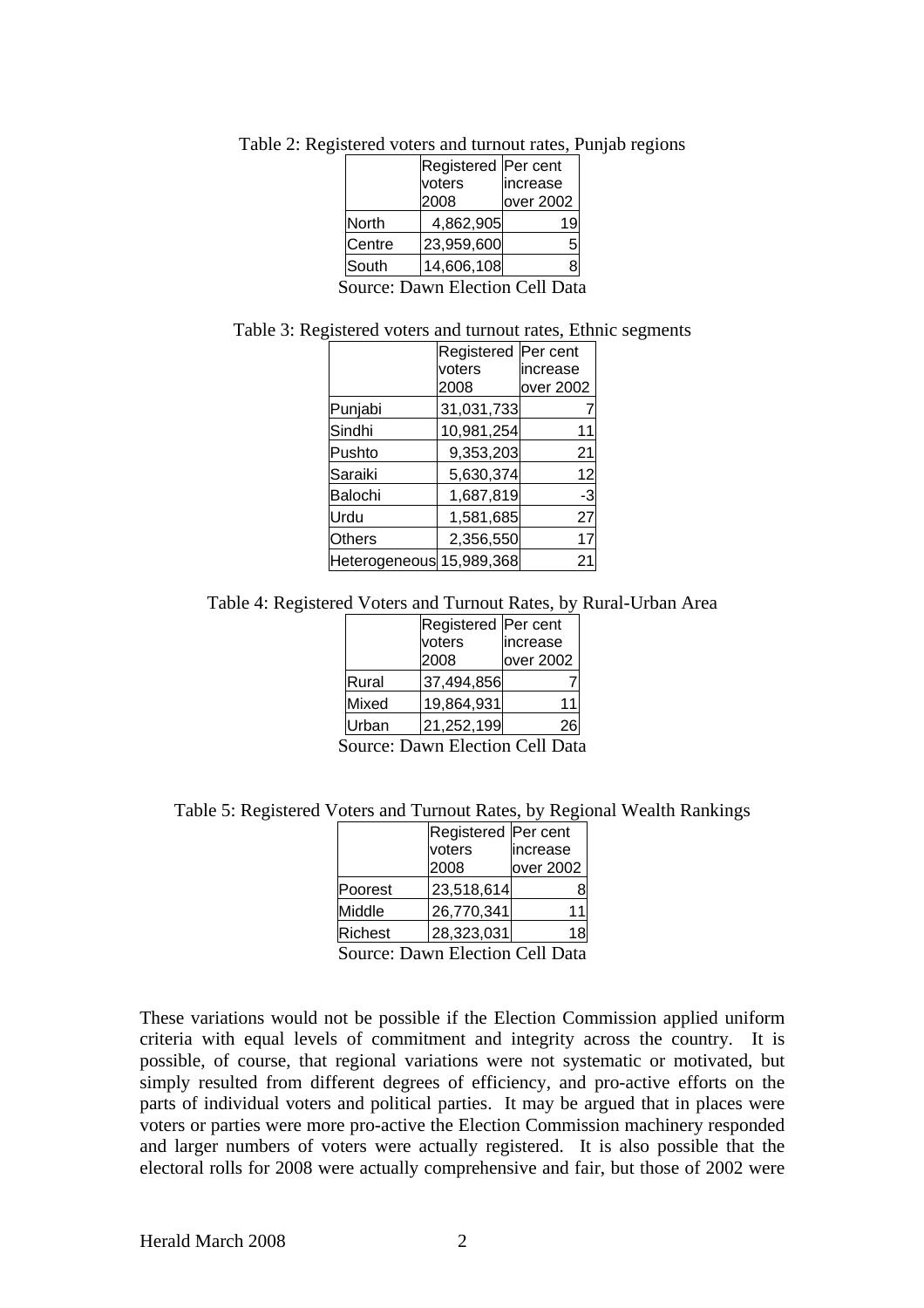distorted. The variations in changes in voter registration may simply have compensated for past inefficiencies.

Whatever the real story behind regional variations in changes in voter registration, it is obvious that administrative discretion opens up spaces in which electoral manipulation can thrive. Election results tell us something about those who went to the polling station and were able to vote. They do not count the number of people who ventured out on the day only to be told that their names did not exist in the electoral rolls, or that it was probably listed in some other area. For democracy to thrive the state must take the entire electoral process, from start to finish, much more seriously than it has done thus far. This requires, in the first instance, a thorough and transparent investigation into the preparation of electoral rolls, with the view of removing administrative discretion from the process.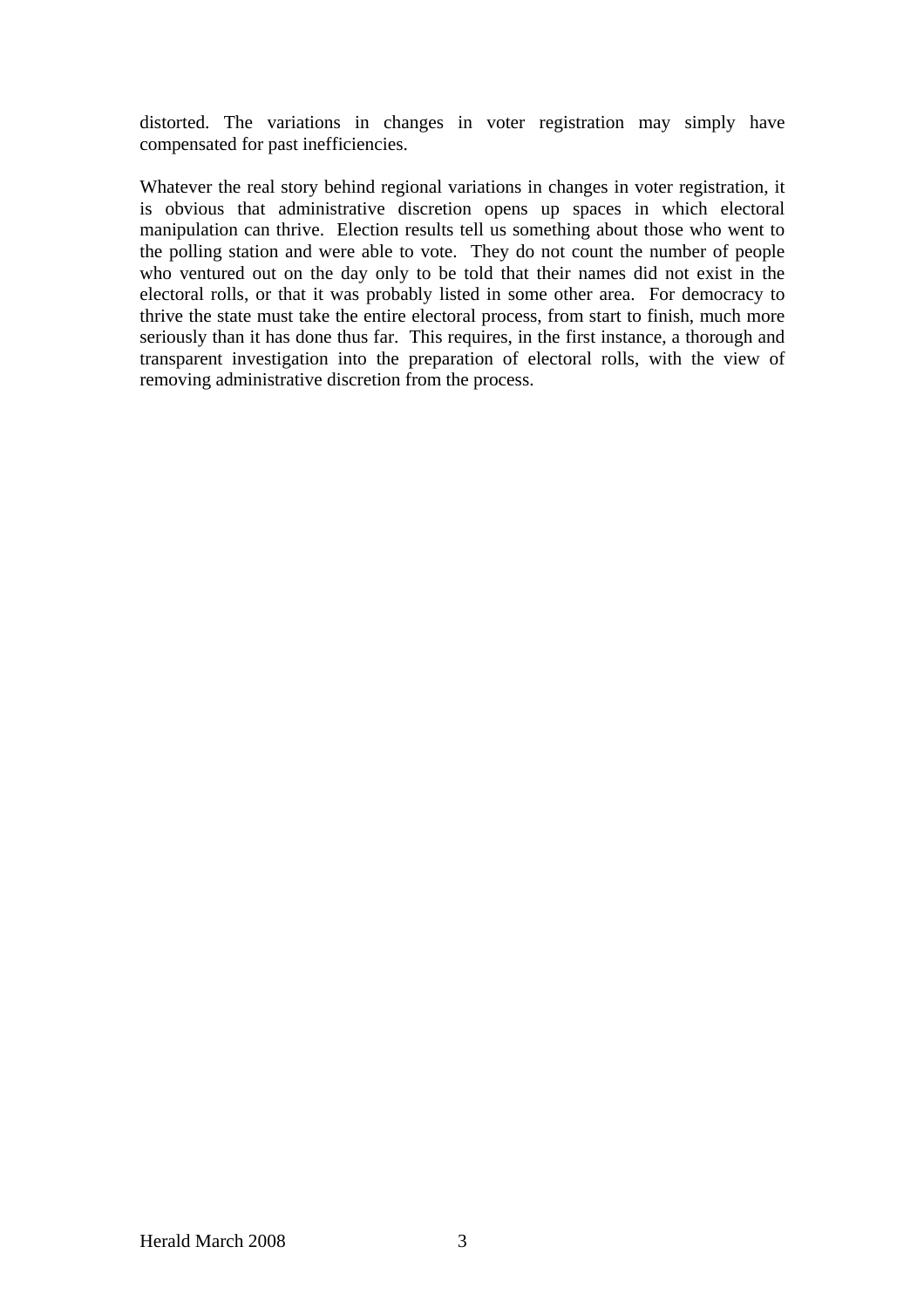|                              | and 2008             |                   |                    |
|------------------------------|----------------------|-------------------|--------------------|
|                              | Per cent             |                   |                    |
|                              | increase             |                   |                    |
|                              | in.                  |                   | Winner             |
| Constituency                 | registered<br>voters | Winner 2002       | 2008               |
| NA - 250 Karachi - XII       |                      | 68MMA             | <b>MQM</b>         |
| NA - 1 Peshawar - I          |                      | 65 MMA            | <b>ANP</b>         |
| NA - 251 Karachi - XIII      |                      | 60 <sub>MQM</sub> | <b>MQM</b>         |
|                              |                      | 60MMA             |                    |
| NA - 253 Karachi - XV        |                      |                   | <b>MQM</b>         |
| NA - 258 Karachi - XX        |                      | 59PPP             | <b>PPP</b>         |
| NA - 248 Karachi - X         |                      | 56PPP             | <b>PPP</b>         |
| NA - 249 Karachi - XI        |                      | 55 MQM            | <b>MQM</b>         |
| NA - 257 Karachi - XIX       |                      | 51 MQM            | <b>MQM</b>         |
| NA - 219 Hyderabad - II      |                      | 49 MQM            | <b>MQM</b>         |
| NA - 262 Killa Abdullah      |                      | 48 PMAP           | <b>MMA</b>         |
| NA - 221 Hyderabad - IV      |                      | 46PPP             | <b>PPP</b>         |
| NA - 2 Peshawar - II         |                      | 45MMA             | <b>PPP</b>         |
| NA - 66 Sargodha - III       |                      | 45PPP             | <b>PPP</b>         |
| NA - 231 Dadu - I            |                      | 45PPP             | <b>PPP</b>         |
| NA - 256 Karachi - XVIII     |                      | 42 MQM            | <b>MQM</b>         |
| NA - 232 Dadu - II           |                      | 41PPP             | <b>PPP</b>         |
| NA - 96 Gujranwala - II      |                      | 39 MMA            | <b>PMLN</b>        |
| NA - 150 Multan - III        |                      | 39 PMLN           | <b>PMLN</b>        |
| NA - 97 Gujranwala - III     |                      | 38 PMLQ           | <b>PMLN</b>        |
| NA - 196 Rahim Yar Khan - V  |                      | 38PPP             | <b>PPP</b>         |
| NA - 239 Karachi - I         |                      | 37MMA             | <b>PPP</b>         |
| NA - 21 Mansehra - II        |                      | 37MMA             | <b>PMLN</b>        |
| NA - 204 Larkana - I         |                      | 36PPP             | <b>PPP</b>         |
| NA - 226 Mirpur Khas - I     |                      | 36PPP             | <b>PPP</b>         |
| NA - 149 Multan - II         |                      | 35 PPP            | <b>PMLN</b>        |
| NA - 255 Karachi - XVII      |                      | 35 MQMH           | <b>MQM</b>         |
| NA - 56 Rawalpindi - VII     |                      | 35 IND            | <b>PMLN</b>        |
| NA - 245 Karachi - VII       |                      | 35 MQM            | <b>MQM</b>         |
| NA - 242 Karachi - IV        |                      | 34 MQM            | <b>MQM</b>         |
| NA - 254 Karachi - XVI       |                      | 34 MQM            |                    |
|                              |                      | 34 PMLQ           | <b>MQM</b><br>PMLQ |
| NA - 20 Mansehra - I         |                      |                   |                    |
| NA - 220 Hyderabad - III     |                      | 33 MQM            | <b>MQM</b>         |
| NA - 241 Karachi - III       |                      | 33MMA             | <b>MQM</b>         |
| NA - 95 Gujranwala - I       |                      | 33PPP             | <b>PMLN</b>        |
| NA - 243 Karachi - V         |                      | 33 MQM            | <b>MQM</b>         |
| NA - 233 Dadu - III          |                      | 33 PMLQ           | <b>PPP</b>         |
| NA - 126 Lahore - IX         |                      | 33MMA             | <b>PMLN</b>        |
| NA - 185 Bahawalpur - III    |                      | 33 <sub>NA</sub>  | <b>PMLN</b>        |
| NA - 197 Rahim Yar Khan - VI |                      | 32 PPP            | <b>PMLN</b>        |
| NA - 266 Nasirabad           |                      | 32 PMLQ           | <b>PPP</b>         |
| NA - 40 Tribal Area - V      |                      | 31 IND            | <b>IND</b>         |
| NA - 29 Swat - I             |                      | 31 MMA            | <b>ANP</b>         |

Table 6: Constituencies with extraordinary increase in voter registration between 2002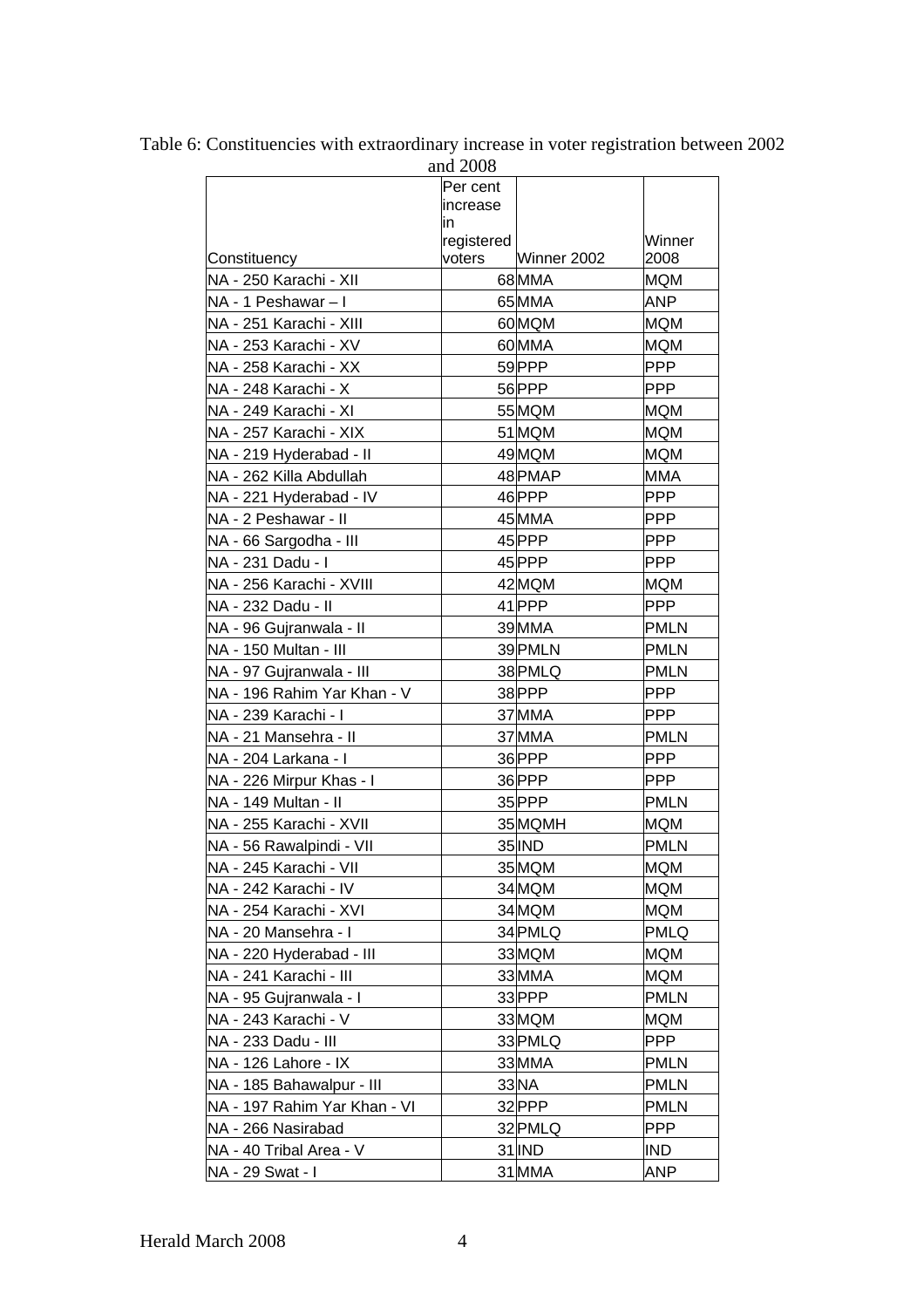| NA - 55 Rawalpindi - VI | 31 IND  | <b>PMLN</b> |
|-------------------------|---------|-------------|
| INA - 237 Thatta - I    | 31 PMLQ | IPPP        |
| NA - 64 Sargodha - I    | 31 PPP  | IPPP        |
| NA - 144 Okara - II     | 30 PPP  | IND         |

Table 7: Constituencies with extraordinary decline in voter registration between 2002

| and 2008                      |                                      |                    |                  |
|-------------------------------|--------------------------------------|--------------------|------------------|
|                               | Per cent<br>decline in<br>registered |                    | Winning<br>party |
| Constituency                  | voters                               | Winning party 2002 | 2008             |
| NA - 206 Larkana - III        |                                      | 42 PPP             | <b>PPP</b>       |
| NA-269 Khuzdar                |                                      | 26BNP              | <b>IND</b>       |
| NA - 154 Lodhran - I          |                                      | 20 PMLQ            | <b>PMLQ</b>      |
| NA - 136 Sheikhupura - VI     |                                      | 18PMLQ             | <b>PMLN</b>      |
| NA - 155 Lodhran - II         |                                      | 17 PMLQ            | <b>PPP</b>       |
| NA - 137 Sheikhupura - VII    |                                      | 16 PMLQ            | <b>IND</b>       |
| NA - 134 Sheikhupura - IV     |                                      | 16PPP              | <b>PMLN</b>      |
| NA - 131 Sheikhupura - I      |                                      | 16 PMLQ            | <b>PMLN</b>      |
| NA - 163 Sahiwal - IV         |                                      | 15 <sub>NA</sub>   | <b>PMLQ</b>      |
| NA - 113 Sialkot - IV         |                                      | 15 PMLQ            | <b>PMLN</b>      |
| NA - 159 Khanewal - IV        |                                      | 15 PMLQ            | <b>PPP</b>       |
| NA - 156 Khanewal - I         |                                      | 15PPP              | <b>PMLQ</b>      |
| NA-115 Narowal-I              |                                      | 15 PMLQ            | <b>PMLN</b>      |
| NA - 116 Narowal - II         |                                      | 15 PMLQ            | <b>IND</b>       |
| NA - 109 Mandi Bahauddin - II |                                      | 15PPP              | <b>PPP</b>       |
| NA - 77 Faisalabad - III      |                                      | 13 PMLQ            | <b>PMLQ</b>      |
| NA-161 Sahiwal-II             |                                      | 13PSPP             | <b>PPP</b>       |
| NA - 140 Kasur - III          |                                      | 12 PMLQ            | <b>PPP</b>       |
| $NA - 235$ Sanghar - II       |                                      | 12 PMLF            | <b>PMLF</b>      |
| NA - 164 Pakpattan - I        |                                      | 12 PMLQ            | <b>PMLN</b>      |
| NA - 78 Faisalabad - IV       |                                      | 12 PMLQ            | <b>PPP</b>       |
| NA - 76 Faisalabad - II       |                                      | 12 PMLQ            | <b>PPP</b>       |
| NA - 157 Khanewal - II        |                                      | $12$ IND           | PML              |
| NA - 79 Faisalabad - V        |                                      | 11 PMLQ            | <b>IND</b>       |
| NA - 166 Pakpattan - III      |                                      | 11 PMLQ            | <b>PMLN</b>      |
| NA - 75 Faisalabad - I        |                                      | 11 PMLQ            | <b>PPP</b>       |
| $NA - 114$ Sialkot - V        |                                      | 11 PMLQ            | <b>PMLN</b>      |
| NA - 81 Faisalabad - VII      |                                      | 10PPP              | <b>PPP</b>       |
| NA - 139 Kasur - II           |                                      | 10PPP              | <b>PMLN</b>      |

Table 8: Constituencies with extraordinary increase in turnout rates between 2002 and

|                           | 2008            |                   |            |
|---------------------------|-----------------|-------------------|------------|
|                           | Per cent        |                   |            |
|                           | lincrease       | Winner            | Winner     |
| Constituency              | in turnout 2002 |                   | 2008       |
| NA - 206 Larkana - III    |                 | 85 PPP            | <b>PPP</b> |
| NA - 219 Hyderabad - II   |                 | 83 MQM            | <b>MQM</b> |
| NA - 246 Karachi - VIII   |                 | 69 <sub>MQM</sub> | <b>MQM</b> |
| NA - 38 Tribal Area - III |                 | 65 Indep          | Indep      |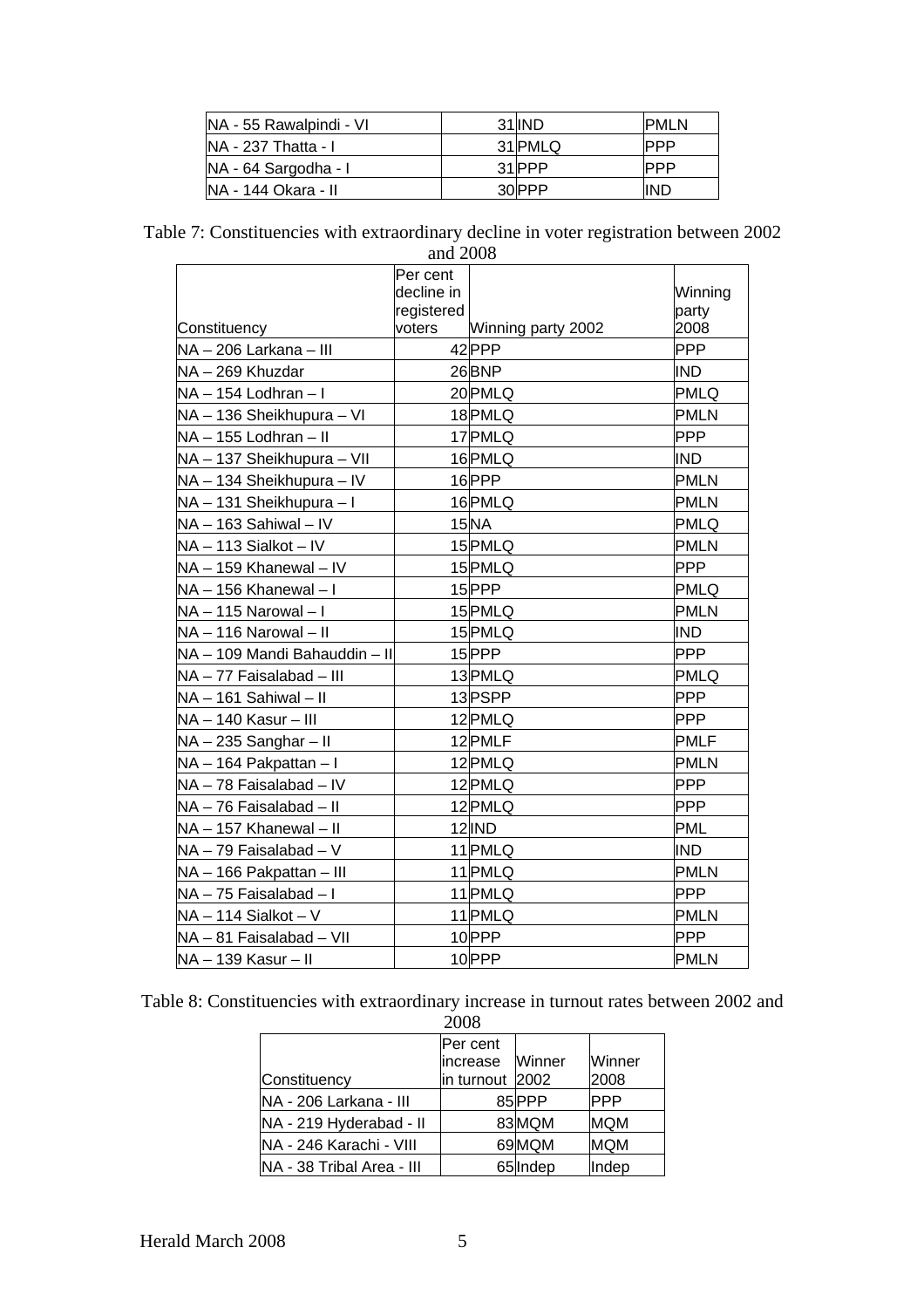| NA - 247 Karachi - IX    | 65 MQM      | <b>MQM</b> |
|--------------------------|-------------|------------|
| NA - 45 Tribal Area - X  | 60 Indep    | Indep      |
| NA - 244 Karachi - VI    | 60MQM       | <b>MQM</b> |
| NA - 243 Karachi - V     | 55 MQM      | <b>MQM</b> |
| NA - 241 Karachi - III   | 48MMA       | <b>MQM</b> |
| NA - 220 Hyderabad - III | 44 MMA      | <b>MQM</b> |
| NA - 254 Karachi - XVI   | 44 MQM      | <b>MQM</b> |
| NA - 269 Khuzdar         | 44 Others   | Indep      |
| NA - 255 Karachi - XVIII | 40 Others   | <b>MQM</b> |
| NA - 209 Jacobabad - II  | 38PPP       | <b>PPP</b> |
| NA - 39 Tribal Area - IV | 37 Indep    | Indep      |
| NA - 249 Karachi - XI    | 36 MQM      | <b>MQM</b> |
| NA - 263 Loralai         | 35 PML(N)   | PML(Q)     |
| NA - 81 Faisalabad - VII | 34PPP       | <b>PPP</b> |
| NA - 223 Hyderabad - VI  | 34PPP       | <b>PPP</b> |
| NA - 230 Tharparkar - II | 34 PML(Q)   | PML(Q)     |
| NA - 242 Karachi - IV    | 34 MQM      | <b>MQM</b> |
| NA - 267 Kachhi          | $34$ PML(Q) | Indep      |
| NA - 203 Shikarpur - II  | $32$ PML(Q) | PML(Q)     |
| NA - 123 Lahore - VI     | 31 PML(N)   | PML(N)     |
| NA - 131 Sheikhupura - I | 31 PML(Q)   | PML(N)     |
| NA - 139 Kasur - II      | 31 PPP      | PML(N)     |
| NA - 268 Kalat-Mastung   | 31MMA       | <b>PPP</b> |
| NA - 270 Awaran-Lasbela  | $31$ PML(Q) | PML(Q)     |
| NA - 75 Faisalabad - I   | 30 PML(Q)   | <b>PPP</b> |
| NA - 229 Tharparkar - I  | 30 PML(Q)   | PML(Q)     |

Table 9: Constituencies with extraordinary decline in turnout rates between 2002 and 2008

|                                | Per cent                     |             |                |
|--------------------------------|------------------------------|-------------|----------------|
| Constituency                   | decline in Winner<br>turnout | 2002        | Winner<br>2008 |
| NA - 43 Tribal Area - VIII     |                              | 46 Indep    | Indep          |
| NA – 29 Swat – I               |                              | 43 MMA      | ANP            |
| $NA - 30$ Swat $- II$          |                              | 39MMA       | <b>PPP</b>     |
| NA - 259 Quetta                |                              | 29MMA       | <b>PPP</b>     |
| NA - 210 Jacobabad - III       |                              | 26 PML(Q)   | PML(Q)         |
| NA - 265 Sibi-Kohlu-Dera Bugti |                              | 23 Others   | PML(Q)         |
| NA – 36 Tribal Area – I        |                              | 21 Indep    | Indep          |
| $NA - 1$ Peshawar $-1$         |                              | 20 MMA      | ANP            |
| NA - 96 Gujranwala - II        |                              | 20 MMA      | PML(N)         |
| NA – 44 Tribal Area – IX       |                              | 19 Indep    | Indep          |
| NA - 197 Rahim Yar Khan - VI   |                              | 18PPP       | PML(N)         |
| NA - 33 Upper Dir              |                              | 17 MMA      | <b>PPP</b>     |
| NA - 66 Sargodha - III         |                              | 17 PPP      | <b>PPP</b>     |
| NA - 64 Sargodha - I           |                              | 16PPP       | <b>PPP</b>     |
| $NA - 9$ Mardan $-1$           |                              | 14MMA       | ANP            |
| INA – 34 Lower Dir             |                              | 14MMA       | <b>PPP</b>     |
| $NA - 63$ Jhelum $-$ II        |                              | $14$ PML(N) | PML(N)         |